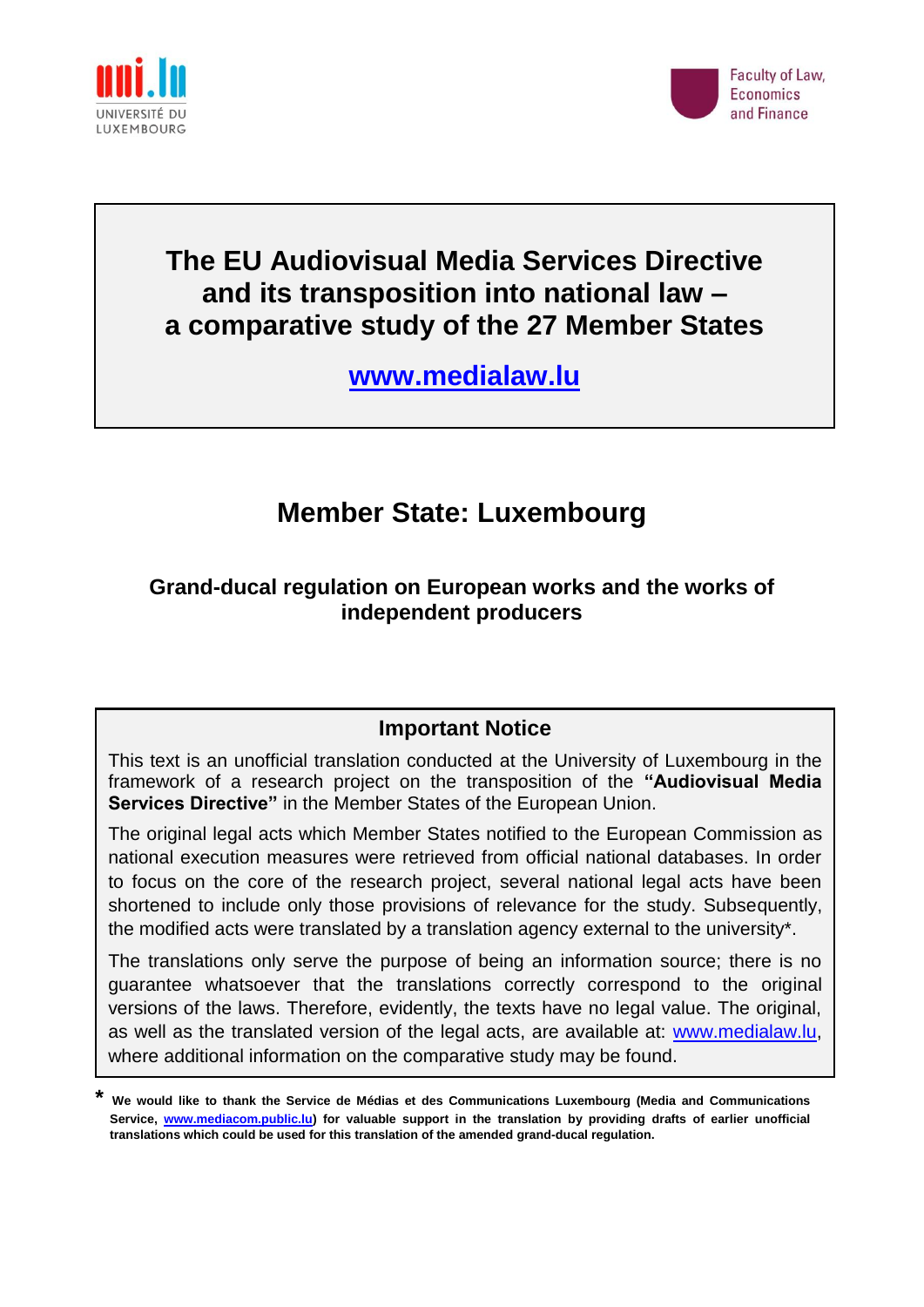# **Member State: Luxembourg**

# **Grand-ducal Regulation dated 5 April 2001 fixing the rules applying in the matter of "promotion of (...)" European works and works of independent producers in audiovisual media services" 1**

# Originally:

Grand-ducal regulation dated 5 April 2001 fixing the rules applying in matters of content in terms of European works and works of independent producers of television programmes deemed to fall within the sphere of competence of Luxembourg in accordance with the European Directive "Television Without Frontiers"

Official Journal: Mémorial A-42 of 17 April 2001, pp.934

### Amended by:

- Grand-ducal regulation of 17 December 2010, Mémorial A-241 of 24 December 2010, pp.4037

# **Coordinated text**

I, Henri, Grand Duke of Luxembourg, Duke of Nassau,

Having regard to the amended Law dated 27 July 1991 on Electronic Media<sup>2</sup> and in particular its article 27,

Having regard to Directive 2010/13/EU of the European Parliament and the Council of 10 March 2010 on the coordination of certain provisions laid down by law, regulation or administrative action in Member States concerning the provision of audiovisual media services (Audiovisual Media Services Directive), codified version of Directive 2007/65/EC of the European Parliament and the Council of 11 December 2007 amending Directive 97/36/EC of the European Parliament and of the Council of 30 June 1997 amending Council Directive 89/552/EEC on the coordination of certain provisions laid down by law, regulation or administrative action in Member States concerning the pursuit of television broadcasting activities,

In view of the opinions of the *Chambre de Commerce* (hereinafter Chamber of Commerce) and the *Chambre des Métiers* (hereinafter Chamber of Trade),

Having heard my *Conseil d'Etat* (hereinafter Council of State),

<sup>-</sup> $1$  As amended by grand-ducal regulation of 2010.

 $2$  Mémorial A - 47 of 30 July 1991, p. 972 as further amended.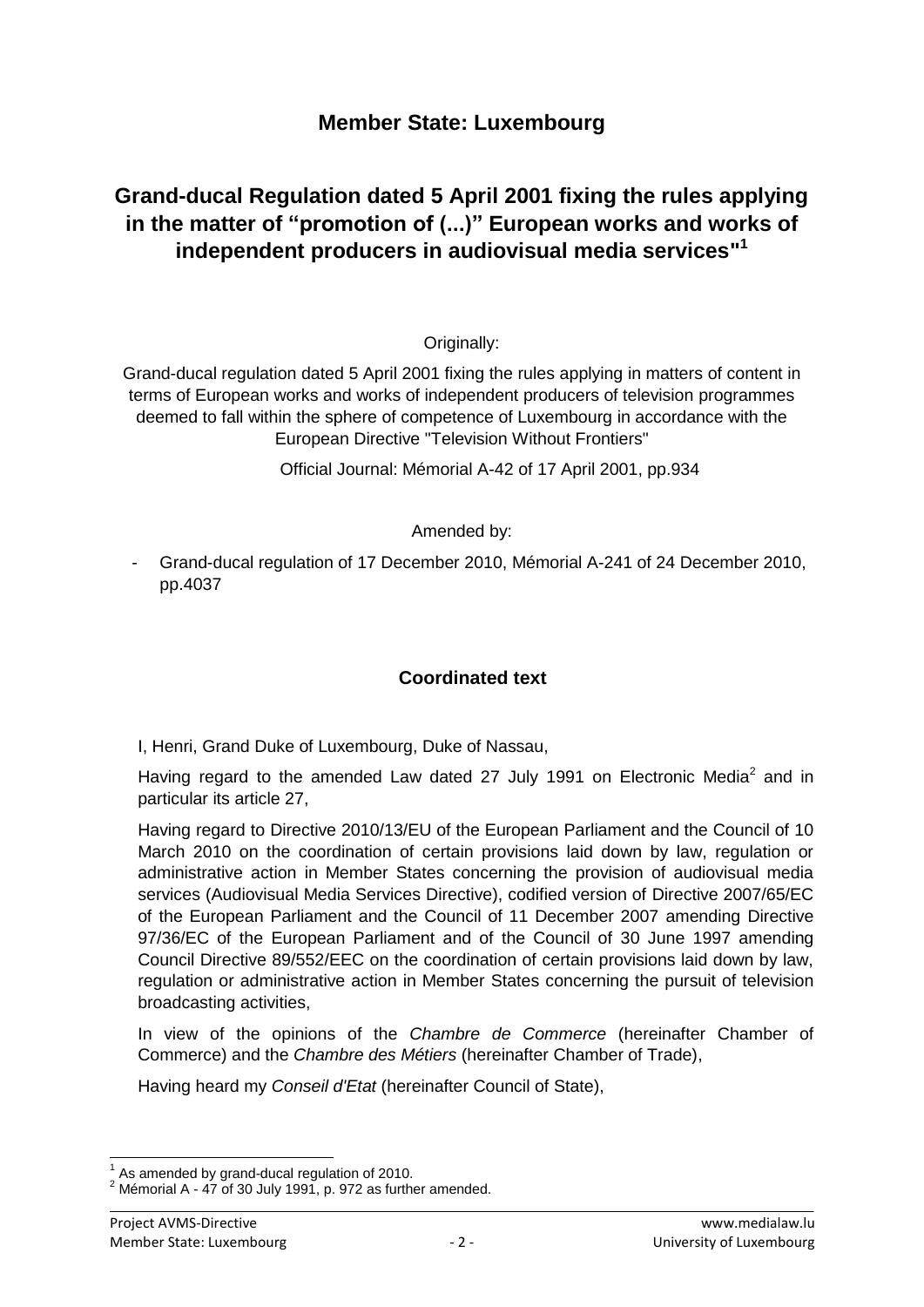Upon the report of my Prime Minister, Minister of State, and further to deliberation of the government sitting in committee,

Order as follows:

*(Grand-ducal regulation of 2010)*

## **Article 1 - Scope of application**

"The present grand-ducal regulation does not apply to local television services that do not form part of a national network or to television services exclusively devoted to teleshopping or self-promotion."

# **Article 2 - Definitions**

For the purposes of the present regulation, European works shall be understood to be the following works:

a) works originating from Member States of the European Economic Area**;**

b) works originating from third countries which are however party to the European Convention on Transfrontier Television of the Council of Europe, and which fulfil the conditions of paragraph (2) below; and

c) "works co-produced within the framework of agreements related to the audiovisual sector concluded between the Union and third countries and fulfilling the conditions defined in each of those agreements."<sup>3</sup>

The works referred to in paragraphs (b) and (c) above shall only be considered as European works if the works of the Member States of the European Economic Area are not the subject of discriminatory measures in the countries concerned.

(2) The works referred to at paragraph (1) a) and b) are works mainly made with the participation of authors and workers residing in one or more States referred to in the respective sub-paragraphs and which comply with one of the following three conditions:

(a) they are made by one or more producers established in one or more of those States; or

(b) the production of the works is supervised and actually controlled by one or more producers established in one or more of those States; or

(c) the contribution of the co-producers of those States to the total co-production costs is preponderant and the co-production is not controlled by one or more producers established outside those States.

## (3) *(repealed by grand-ducal regulation of 2010)*

"(4)<sup>"4</sup> Works that are not European works within the meaning of paragraph (1) but that are produced within the framework of bilateral or multilateral co-production agreements concluded between Member States and third countries shall be deemed to be European works provided that the co-producers established in those Member States supply a majority

 3 As amended by grand-ducal regulation of 2010.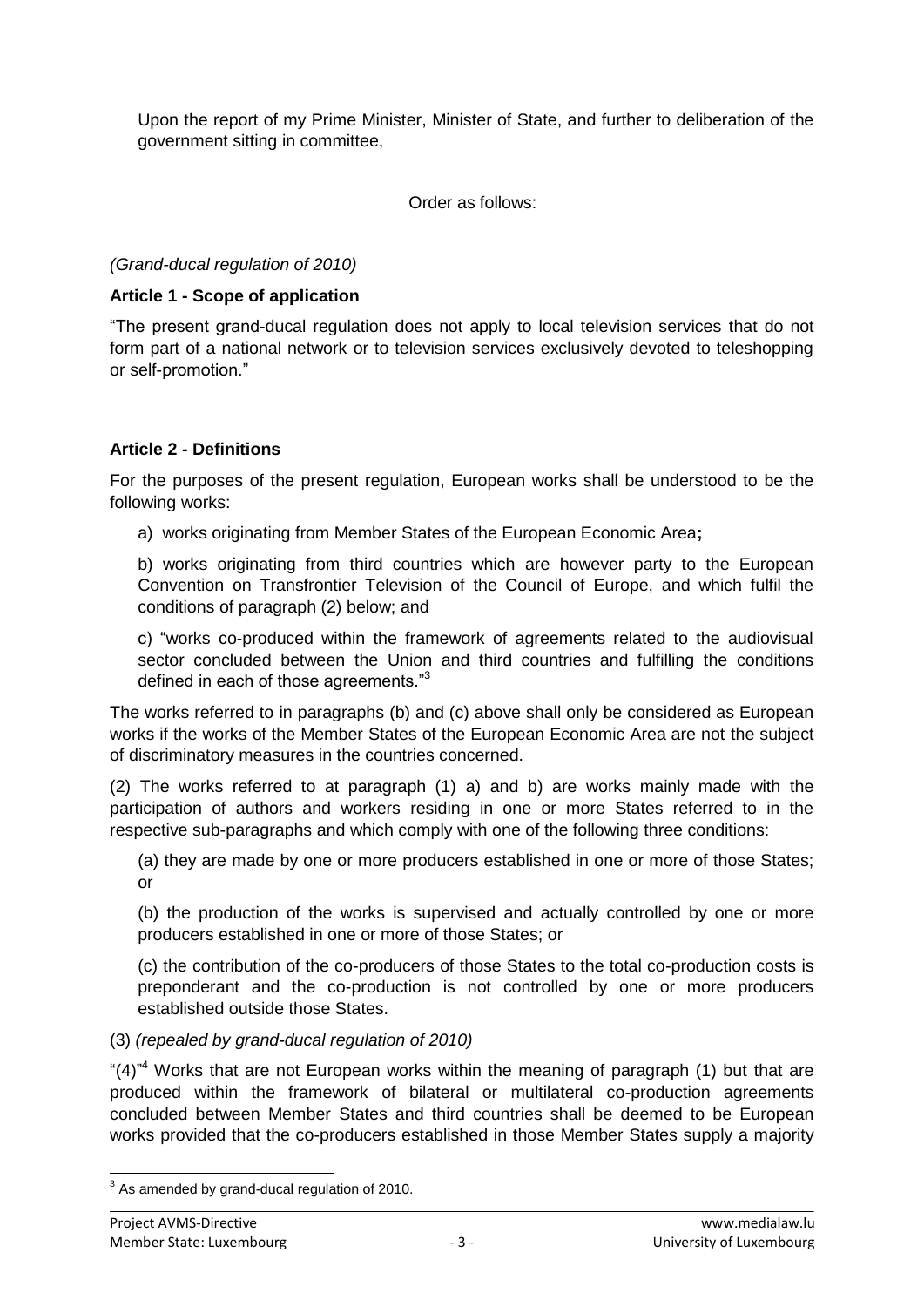share of the total production costs and provided that the production is not controlled by one or more producers established outside the territory of those Member States.

## (5) *(repealed by grand-ducal regulation of 2010)*

"(6)<sup>"5</sup> For the purposes of this regulation, an independent producer shall be understood to be any natural person producing audiovisual works without "exercising the activity of a television service provider"<sup>6</sup> and any legal entity producing audiovisual works without "exercising the activity of a television service provider"<sup>7</sup> and the capital of which is not controlled on a majority basis by a "television services provider"<sup>8</sup>.

### **Article 3 - Content in terms of European works "in television services"<sup>9</sup>**

(1) Where practicable, every television "service"<sup>10</sup> shall reserve for European works, within the meaning of Article 2 above, a majority proportion of its transmission time, excluding the time devoted to news, sports events, games, advertising, teletext services and teleshopping. This proportion having regard to the informational, educational, cultural and entertainment responsibilities of the "television services provider"<sup>11</sup> to its viewing public must be achieved progressively, on the basis of suitable criteria.

(2) Where the proportion laid down in paragraph (1) cannot be attained, it must not be lower than the average for 1988 for the television "service"<sup>12</sup> concerned.

#### **Article 4 - Content in terms of European works by independent producers "in television services"<sup>13</sup>**

Where practicable, all television "services" <sup>14</sup> shall reserve at least 10% of their transmission time, excluding the time devoted to news, sports events, games, advertising, teletext services and teleshopping, to European works created by producers who are independent of "the television services provider"<sup>15</sup>. This proportion, having regard to the informational, educational, cultural and entertainment responsibilities of the "television services provider"<sup>16</sup> to its viewing public must be achieved progressively on the basis of suitable criteria; it must be achieved by earmarking an adequate proportion for recent works, i.e. works transmitted within five years of their production.

l

 $^1$  New numbering introduced by grand-ducal regulation of 2010, previous paragraphs 3 and 5 were deleted.

<sup>5</sup> New numbering introduced by grand-ducal regulation of 2010, previous paragraphs 3 and 5 were deleted.

 $6$  As amended by grand-ducal regulation of 2010.

 $^7$  As amended by grand-ducal regulation of 2010.

 $<sup>8</sup>$  As amended by grand-ducal regulation of 2010.</sup>

<sup>9</sup> As amended by grand-ducal regulation of 2010.

<sup>&</sup>lt;sup>10</sup> As amended by grand-ducal regulation of 2010.

<sup>&</sup>lt;sup>11</sup> As amended by grand-ducal regulation of 2010.

<sup>12</sup> As amended by grand-ducal regulation of 2010.

 $13$  As amended by grand-ducal regulation of 2010.

 $14$  As amended by grand-ducal regulation of 2010. <sup>15</sup> As amended by grand-ducal regulation of 2010.

<sup>&</sup>lt;sup>16</sup> As amended by grand-ducal regulation of 2010.